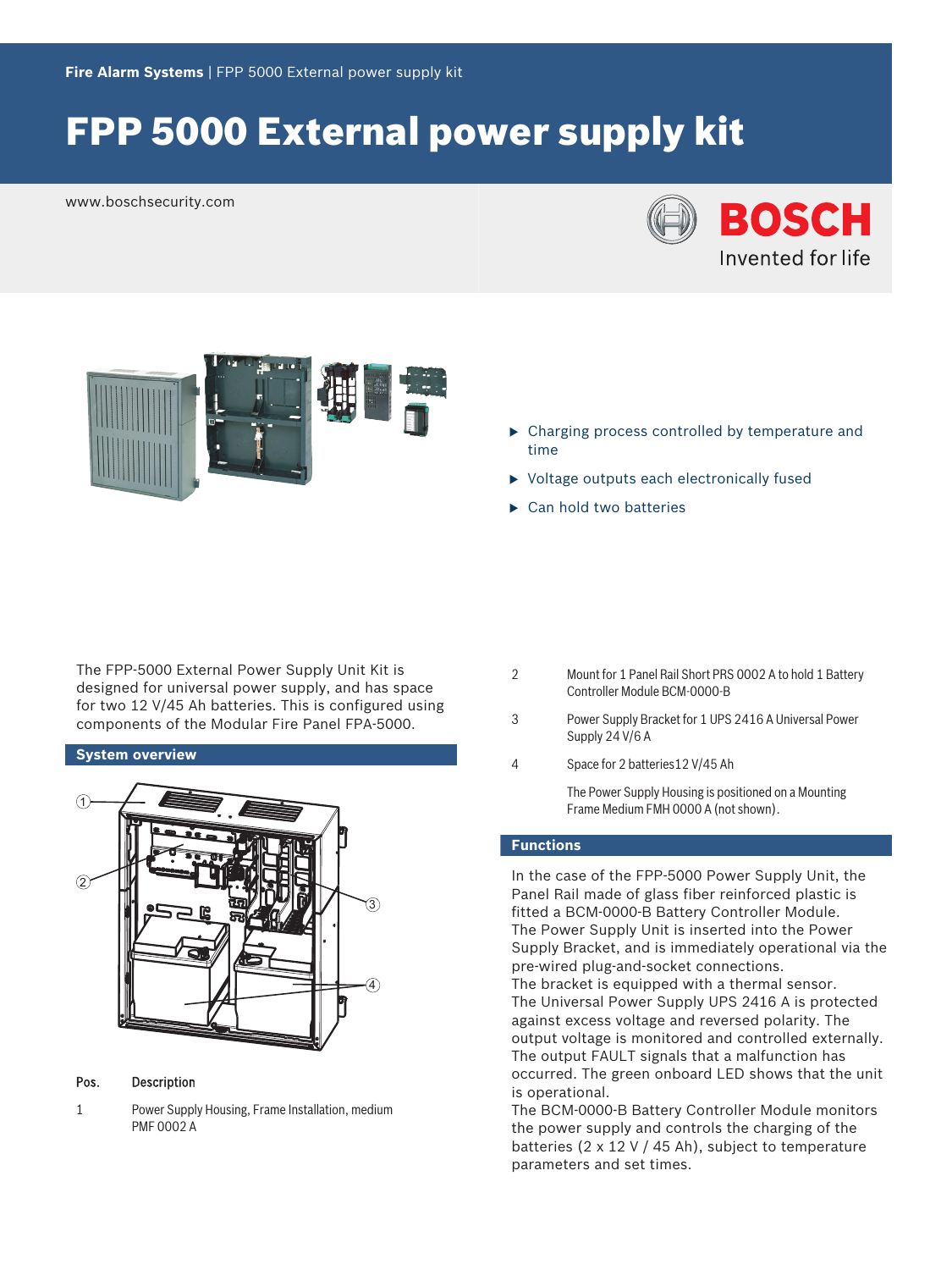Each voltage output is electronically fused.

#### **Certifications and approvals**

Complies with:

- EN 54-4:1997/A1:2002
- EN 54-17:2005

| Region  | <b>Regulatory compliance/quality marks</b> |                         |
|---------|--------------------------------------------|-------------------------|
| Germany | <b>ChV</b>                                 | G 205050 FPP-5000       |
| Europe  | CF.                                        | FPP-5000                |
|         | C <sub>PD</sub>                            | 0786-CPR-20357 FPP-5000 |

## **Installation/configuration notes**

#### **Installation dimensions**





#### **Parts included**

| Quantity | <b>Component</b>                                                                        |
|----------|-----------------------------------------------------------------------------------------|
| 1        | PMF 0002 A Power Supply Housing Frame Installation<br>medium, with Power Supply Bracket |
| 1        | FMH 0000 A Mounting Frame Medium                                                        |
| 1        | UPS 2416 A Universal Power Supply 24 V/6 A                                              |
| 1        | PRS 0002 A Panel Rail Short                                                             |
| 1        | BCM-0000-B Battery Controller Module                                                    |
| 1        | CPB 0000 A Cable Set BCM/UPS                                                            |
| 1        | CBB 0000 A Cable Set BCM/Battery                                                        |
| 1        | Battery pole connection cable for Frame Installation<br><b>Housing</b>                  |
|          | Supplementary package                                                                   |



Optional: Earth Bar FPO‑5000‑EB

#### **Technical specifications**

#### **Electrical**

| Input voltage range                                                           | 100 V AC to 240 V AC                           |
|-------------------------------------------------------------------------------|------------------------------------------------|
| Input frequency range                                                         | 50 Hz to 60 Hz                                 |
| Efficiency                                                                    | 85%                                            |
| Bridging time                                                                 | $> 100$ ms at 230 V AC                         |
| Output voltage                                                                |                                                |
| Mains supply                                                                  | 26 to 29 V DC (dependent on temp.)             |
| Mains supply<br>٠<br>nominal                                                  | 26.8 V DC (at 40 °C)                           |
| Battery supply<br>٠                                                           | 21 to 23 V DC                                  |
| Max. output current                                                           | 6A                                             |
| Max. output                                                                   | 160 W (permanent)                              |
| Capacity of the fault<br>outputs BAT FAULT, AC<br>FAULT, and collective fault | $0 V / 0$ to 20 mA                             |
| Voltage outputs                                                               |                                                |
| 2 switch outputs<br>٠                                                         | +24 V / 2.8 A (20.4-30 V), battery<br>buffered |

#### **Mechanics**

| Housing material       | Sheet steel, painted                                     |
|------------------------|----------------------------------------------------------|
| Housing color          | Slate gray, RAL 7015<br>Front: anthracite gray, RAL 7016 |
| Dimensions (installed) | Approx. 527 x 456 x 236 mm                               |

#### **Environmental Considerations**

| Classes of equipment as per<br><b>FN 60950</b> | Class I equipment                  |
|------------------------------------------------|------------------------------------|
| Permissible operating<br>temperature           | $-5^{\circ}$ C to $50^{\circ}$ C   |
| Permissible storage<br>temperature             | $-20^{\circ}$ C to 60 $^{\circ}$ C |
| Relative humidity                              | Max. 95% non-condensing            |
| Degree of protection<br>(IEC 60529)            | <b>IP 30</b>                       |
| Cooling                                        | Ventilation without ventilator     |